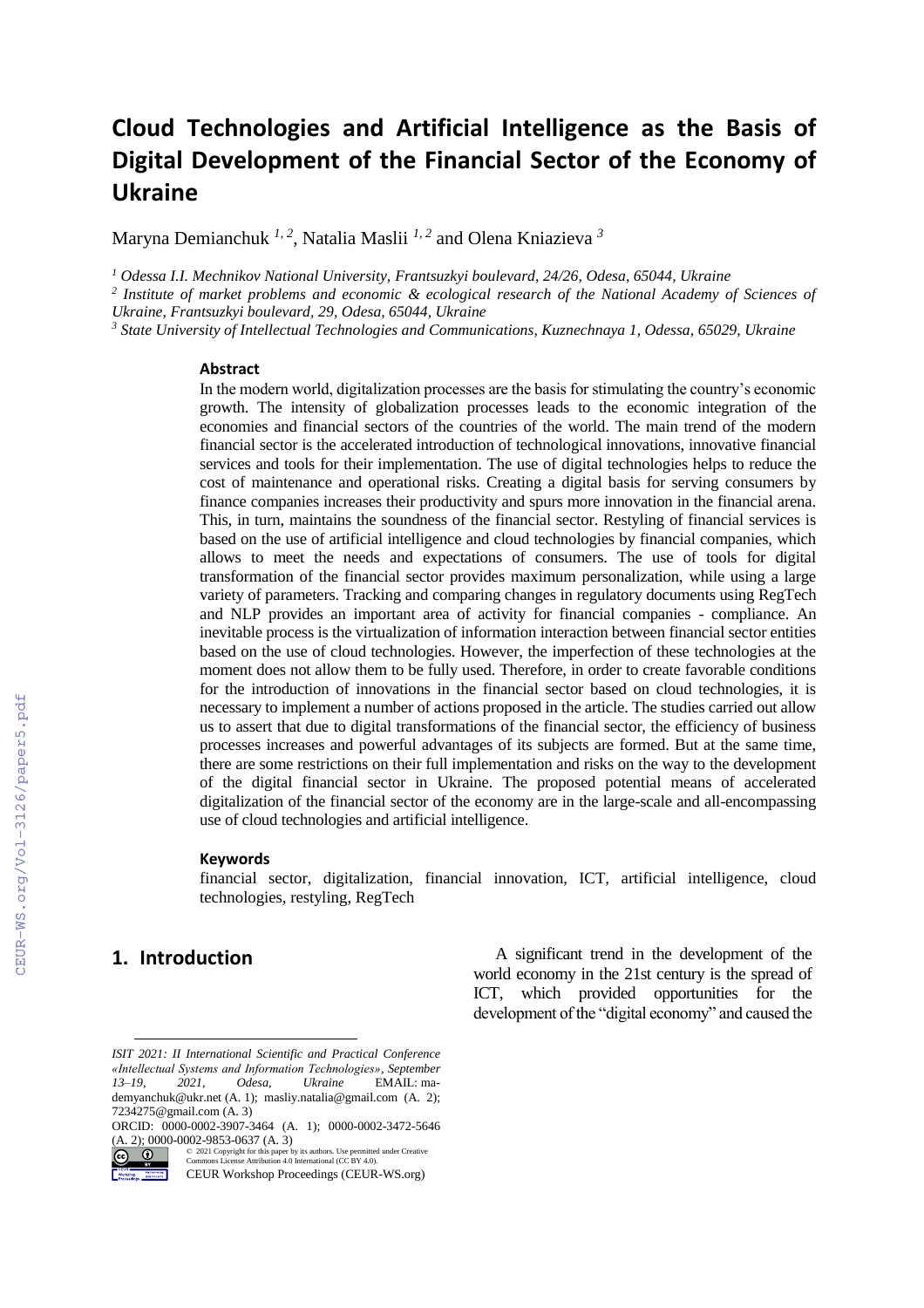introduction of the concepts of "digitalization" into scientific circulation. In the modern world, significant mega-regional changes are taking place with varying intensity and results. They are caused by the intensification of the processes of globalization of the world economy and the expansion of economic integration, changes in the structure of national economic systems [1], transformational shifts. At the same time, the process of transition from an industrial society to the development of the information space is under way. Its level of development significantly affects the economy, culture, politics and financial sector of countries.

The reorientation of the traditional economy to a digital one requires the use of innovative technologies, including in the financial sector. According to the adopted "Strategy for the development of the financial sector of Ukraine until 2025" [2], the main directions of innovative development of the financial market of Ukraine are determined: development of an open architecture of the financial market and oversight; ensuring the development of the FinTech market, digital technologies and regulatory platforms; ensuring the development of SupTech & RegTech; development of the digital economy. The development of the financial sector at the present stage is associated with the use of the latest information technologies.

The development and use of technological innovations by institutions of the financial sector is one of the important areas for the successful development of the national financial services market in Ukraine. The introduction of the latest ICTs leads to a reduction in costs and an increase in labor productivity, the creation of remote jobs, the development of distance learning, etc. This will help to increase the income of financial institutions, enhance their competitiveness in the market, improve the image and increase the level of confidence on the part of non-financial corporations and households.

## **2. Researches of the imperatives of the digital transformation of the financial sector**

The financial sector receives the greatest benefits from the use of digital technologies, therefore, scientists from different countries are studying the issues of transformation processes and digitalization of the financial sector. At the same time, the need to maintain stability in the

face of growing competition and transformation into service companies investing in the development of the digital economy, rather than traditional services, is emphasized [3]. The use of artificial intelligence and RegTech provide new opportunities for high-quality regulation and settlements in the financial sector [4], influencing the banking and financial stability [5]. The introduction of new technologies (cognitive technologies, robotics, IoT / connected devices, mobile / social media), depending on the level of investments and their place in the production process [6], affects the performance of financial companies. The effectiveness of investments in digital technologies is manifested in the indicators of the company's performance and labor productivity. However, it is necessary to take into account their biggest threats [7], companies' value chains, commodity risks.

The imperatives of the digital transformation of the financial sector (digital statistics, managed data, integrated customer experiences, digital marketing, digital operations, next-generation technologies and digital tools) act as a factor in maximizing the ROI of digital investments [8, 9, 10]. The use of cloud technologies in practice requires the selection of the most appropriate model for the secure deployment of such a cloud, taking into account the level of information security of the company, confidentiality and compliance with the necessary requirements [11, 12, 13]. At the same time, the introduction of cloud computing technologies and services in the financial sector of developed countries increases the efficiency of payment transactions, risk management and business processes. Ensuring digital development of the financial sector of the economy provides an opportunity to determine the further development [14] of companies from the standpoint of competition or symbiosis. Taking into account the research carried out, in order to ensure the digital development of the financial sector of the Ukrainian economy, additional research requires tools for the implementation of such development.

## **2.1. The financial services market in the context of digitalization**

Existing studies do not fully disclose the tools for implementing the strategy for the development of the financial sector in Ukraine. This requires the determination of the main development trend of the modern financial sector; substantiation of the objective need for the use of artificial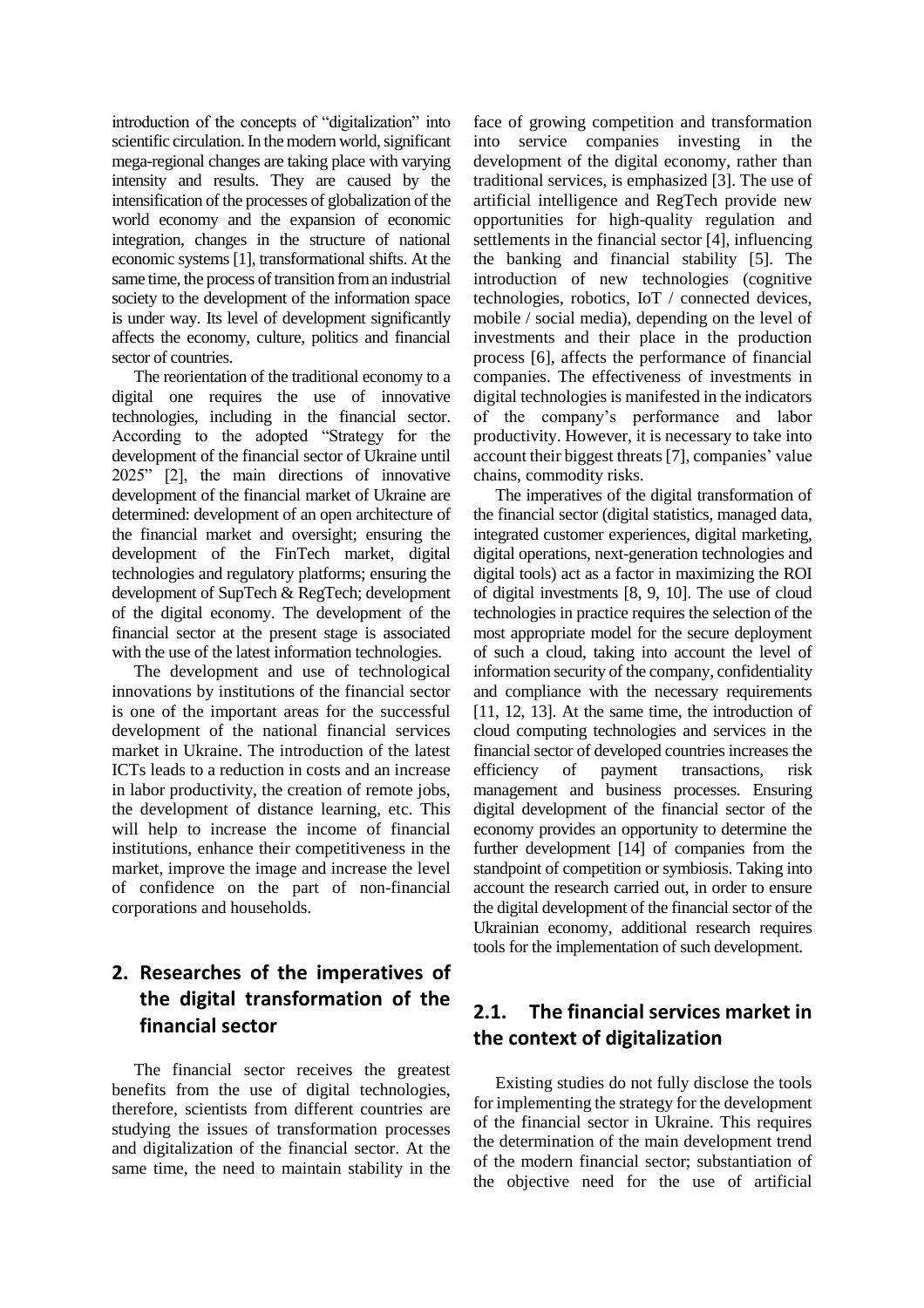intelligence and cloud technologies, as well as actions to create favorable conditions for the introduction of innovations in the financial sector; identify the advantages, limitations, risks and means of accelerated digitalization of the financial sector of the Ukrainian economy.

The purpose of the article is to substantiation of the expediency of using cloud technologies and artificial intelligence as the main tools for ensuring the digital development of the financial sector of the Ukrainian economy.

## **2.1.1. The main development trend of the modern financial sector in Ukraine**

Digital transformation is a new direction in the development of the financial sector, which involves the use of new technologies, the Internet, mobile devices and a variety of electronic channels. In turn, digitalization of the financial sector is the introduction of new technologies and data into business processes in order to increase the efficiency of its activities. The factors that contribute to the spread and development of digitalization of the financial sector are the development of new technologies, the need to reduce costs, and increased competition. It is expected that plastic cards will be replaced by smartphones with an Internet bank, but, on the other hand, this requires significant investments and investments. The National Bank should become the driver of the development of digital technologies of the financial system in Ukraine, as clients begin to turn to digital services for certain forms of financial services that are needed by a modern Internet user.

In Ukraine, there are three main challenges to expanding the digital format of the financial sector: a significant amount of paperwork and a surplus of branch network; high share of cash transactions; differences in performance levels between financial institutions. Today in Ukraine, on average, there are 2-3 times fewer clients per bank branch than in developed countries, which indicates the feasibility of further network optimization. Ukrainian banks have strict regulation of processes and a significant amount of paperwork.

The branches of Ukrainian banks are overloaded with cash transactions, which reflects the high share of the shadow economy and the underdevelopment of the payment infrastructure. There is significant potential to reduce the share of cash transactions, as

well as manual processes in branches by organizing smooth operation and 24-hour availability of ATMs. Note that the performance indicators of financial<br>institutions vary significantly. Leaders are significantly. Leaders are significantly ahead of other institutions in terms of the number of retail customers served in one branch, and are successfully moving transactions to electronic channels. Consolidation and dissemination of best practices can help increase productivity in the sector. Relatively efficient financial institutions serve almost three times as many clients per branch. Building new IT infrastructures for financial institutions allows them to manage markets for profitability. The widespread use of digital services is the future of the financial system. Ukraine has a great competitive advantage in this area, since domestic financial institutions have long and effectively used advanced innovative technologies in their practice. At the moment, the financial sector of the Ukrainian economy is undergoing a stage of qualitative transformation and is capable of large-scale use of cloud technologies and artificial intelligence.

In the context of digitalization, the financial services market has changed dramatically and is developing dynamically. Today it is not enough to apply traditional methods of providing financial services. The digital transformation of the financial sector of the economy involves the restyling of financial services. Changes are taking place from customer service to machine learning and from artificial intelligence to mobility. The financial industry is changing from complex and time-consuming transactions to a more transparent structure. The transition from the classic "product" organization to the technological one is under way, new management models based on digital strategy are being used.

To be competitive, it is necessary to create and properly use new forms of customer acquisition and service based on the implementation of cloud technologies and artificial intelligence. The gradual digitalization of the financial sector covers its various areas - payment technologies, remote customer service, developing relationships with them, developing and mastering new products, risk management, internal operations and others. The implementation of such a transformation is possible by stimulating FinTech companies and introducing sustainable financial revolutionary technologies.

To be able to quickly and flexibly adapt to changes, there is a need to use cloud platforms. They can help meet customer needs and expectations, enhance workflows and data integration, and improve analytic processes and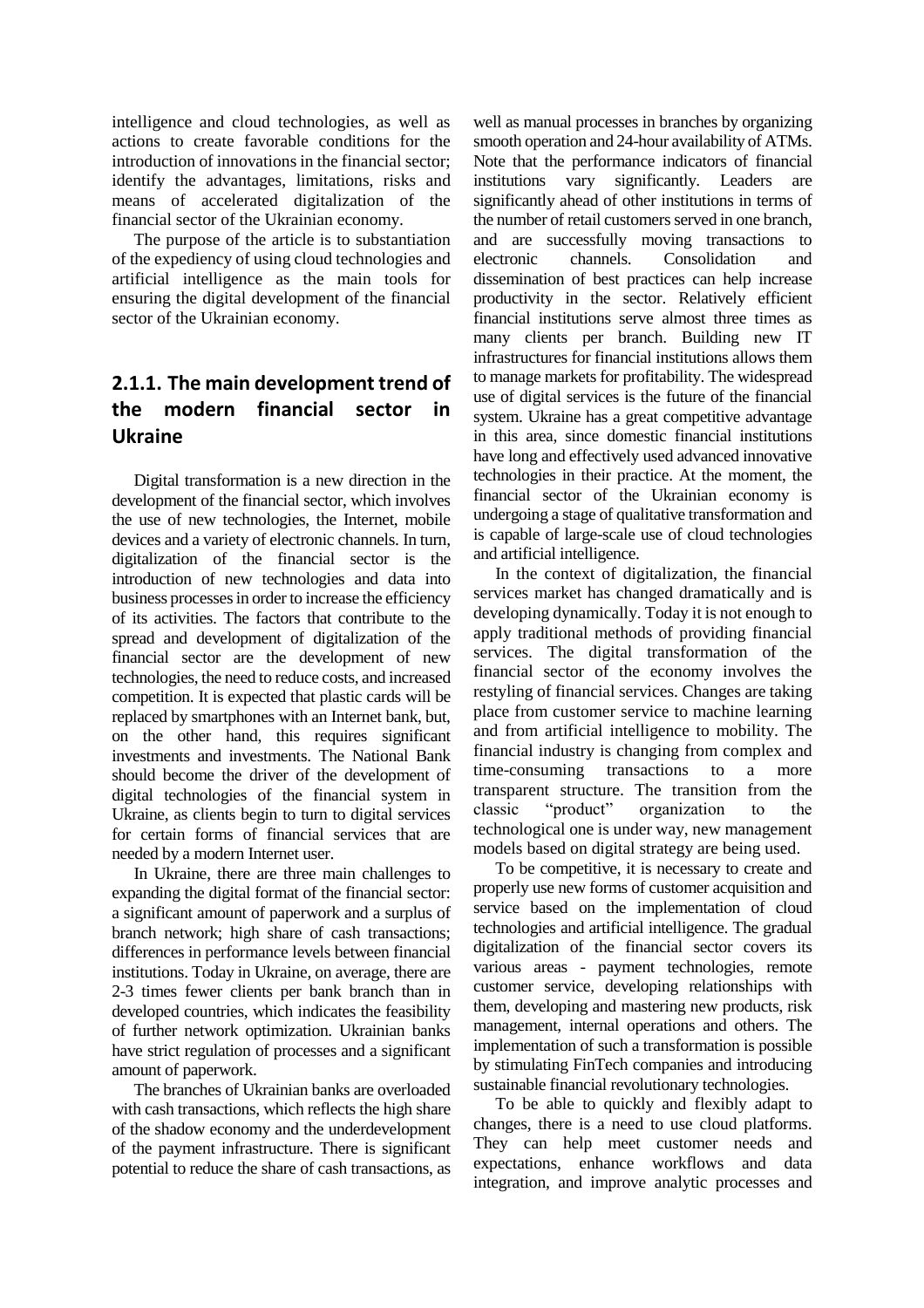corporate reporting. Therefore, financial companies are increasingly moving from "target audience" to personalization, thereby protecting new competitive advantages and customer loyalty.

## **2.1.2. The objective necessity for the use of artificial intelligence and cloud technologies**

Artificial intelligence is able to quickly find information about any customer or transaction, therefore a number of banks. It is used to monitor the negotiations between managers and clients and to conduct internal investigations. To do this, the program instantly analyzes recordings from many different sources and checks texts, audio and video recordings. Artificial intelligence systems help banks respond to various requests from regulators, including those connected to customer complaints, which usually take a lot of time and resources.

Big data helps finance companies maximize service levels and self-value. They form a complete data map of each client. At the same time, one of the main problems is the need to study huge volumes of information about client operations. The use of artificial intelligence can be used to solve many of such problems as modeling, scenario analysis and forecasting; conducting customer identification; monitoring of organizational culture; collection and analysis of data for risk management. Artificial intelligence algorithms analyze transactions in many more parameters than is possible with human work. Leverage machine learning to identify suspicious transactions and dramatically reduce false alerts by empowering employees to focus on real issues.

Many banks are testing artificial intelligence technologies for stress testing, as well as implementing a system for combating money laundering and terrorist financing. Corresponding algorithms scan client documents and check the received information with data from the Internet. If a discrepancy is found, the so-called "red flags" are raised, that is, a warning to bank employees about the need for additional study of the client. Artificial intelligence technologies do not replace humans in making management decisions, but help to do it faster and better.

Information technologies are being introduced quite actively into compliance, which is one of the important areas of activity of financial companies all over the world. Since the realization of risks of

non-compliance can lead to the application of various sanctions, financial or reputational losses. Natural language processing (NLP) algorithms allow you to track and compare changes in regulatory documents. Therefore, the implementation of ICT for compliance is a vital necessity for financial companies and a promising field of activity for IT companies through the development of RegTech.

Digital technologies make it possible to virtualize the information interaction between customers and financial workers providing services, use cloud services that provide end users with the ability to use dynamic access to services, computing resources and applications over the Internet remotely. With the digitalization of the financial sector, the use of cloud computing solutions is increasing.

Complementary digitalization of any financial company is taking place. There is a complementarity of financial services, in which the consumption of some services causes a constant need for others. At the same time, it is critical to modernize the business model of a financial company and transform it into a cloud platform. The use of cloud technologies allows: to reduce the time and financial costs of maintaining the physical IT infrastructure; provide customers with effective multi-channel digital interaction in real time; simplify and optimize business processes through standardization, optimization and implementation of cloud solutions; creates opportunities for the introduction of advanced technologies, in particular artificial intelligence, the Internet of things, blockchain, etc.

With cloud computing, finance companies can focus on their core business, increasing productivity during peak periods. Here's a good example: using a smartphone, today you can make contactless payments instead of using a plastic card and paper money. The implementation of this process is based on a cloud-based approach and a specialized service. It is built using HCE (Host Card Emulation) technology, which allows you to emulate a physical card on a host system in the cloud and transfer customer payment data to a smartphone. It is noteworthy that no data remains on the device itself, since during the transaction they come from the cloud in encrypted form.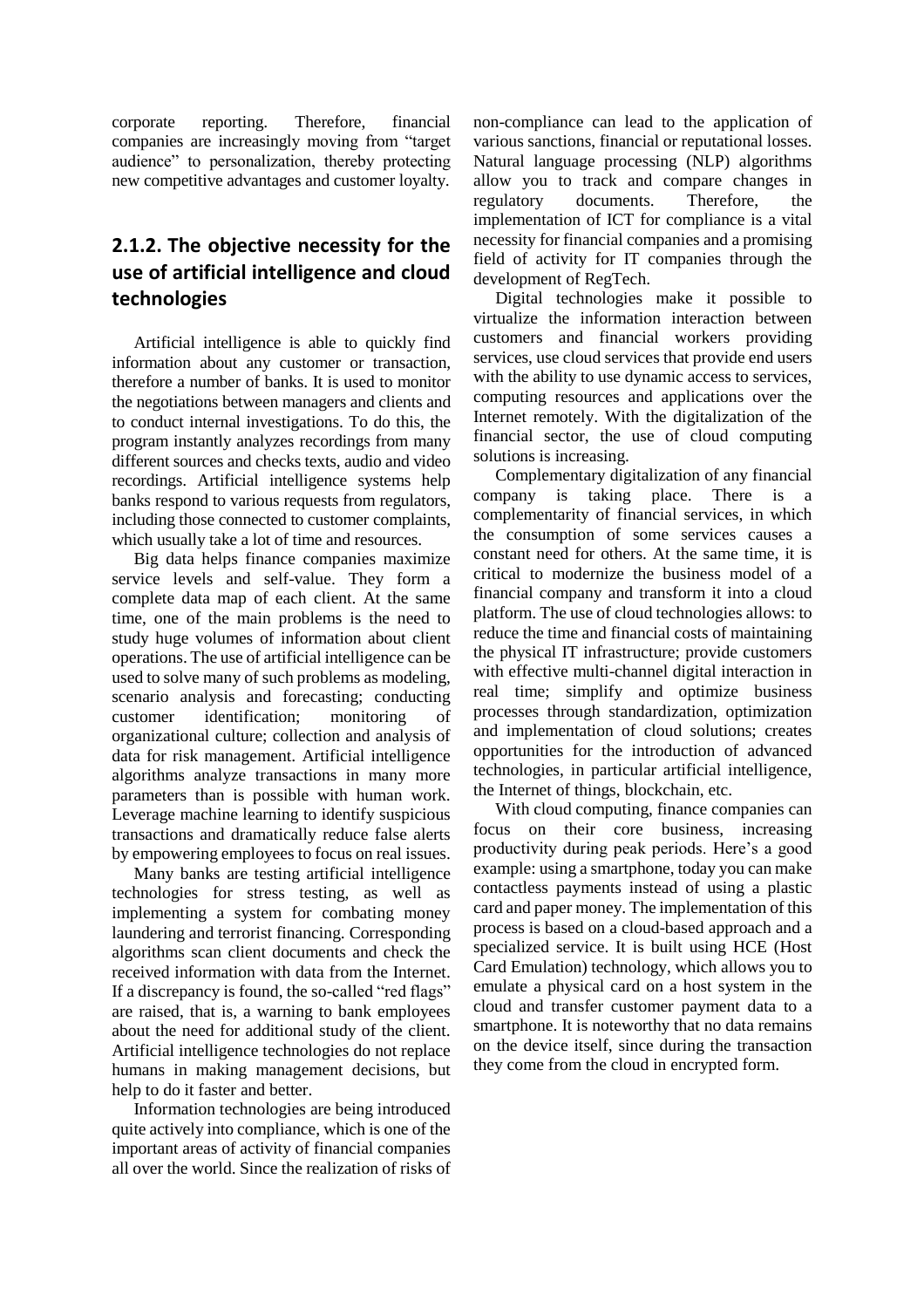## **2.1.3. Accelerated digitalization of the financial sector of the Ukrainian economy: advantages, limitations, risks and means**

Cloud computing and artificial intelligence provides virtually limitless opportunities for the financial sector. However, the technologies themselves are quite young and have certain problems that require solutions. Financial institutions have large and complex IT infrastructures that rely on mission-critical applications and meet stringent criteria and extremely stringent security requirements. Therefore, until now, key banking applications are not used in the cloud. The main reason is the risk of transferring confidential financial information to the cloud, since the security of the clouds is uncertain. To create an enabling environment for cloud-based innovation in the financial sector, a number of actions need to be taken.

The use of cloud technologies in the financial sector leads to risks of transferring confidential information to the cloud. They are associated with a lack of visibility and control over processes in the clouds; shadow IT; the likelihood of accidental data publication; malicious data breach; distortion or loss of critical data; non-compliance with regulatory requirements; the presence of cloudbased malware; the likelihood of malware spreading to the entire corporate network To minimize these risks, it is necessary to take actions to create an enabling environment for the introduction of innovations in the financial sector based on cloud technologies. Namely: analysis and determination of the composition of cloud services on the market and regulatory barriers to their development. Creation of standard clauses for outsourcing agreements, taking into account the requirements of the financial regulator for the IT service provider, including in the field of risk management, audit and supervision. Stimulate the development of qualified auditing and cloud service provider certification practices by setting contractual and quality label requirements in line with internal control maturity.

Thanks to the digital transformations of the financial sector, the efficiency of business processes is increasing and powerful advantages of its subjects are formed. Namely: intensification of the development of the financial sector; significant increase in the return on investment in digitalization; ensuring the continuity of banking

activities; minimization of the risk of the human factor; an increase in the speed of decision making; providing additional opportunities for all subjects of the financial sector; lower user costs; expanding access to finance for individuals, small and medium-sized enterprises, underserved by financial services; consolidation of information technologies by financial organizations to diversify the risks of their business; expanding the range of financial services and the circle of potential clients; reducing information asymmetry and improving pricing efficiency.

At the same time, existing restrictions (an increase in the number of cases of implementation of operational decisions in the short term; imperfection of legislation in the field of digital technologies; underdevelopment of digital infrastructure; insufficient digital culture of business and other users of banking services; lack of highly qualified personnel; insufficient level of regulatory regulation of the use of FinTech companies that differ from traditional business model institutions; unpredictable decisionmaking by consumers of online services; limited access due to the inadequate level of skills and the ability of consumers' available gadgets to carry out online transactions) prevent the full realization of the benefits.

At the same time, the pace of development of the digital financial sector is reducing macroeconomic threats, digital divide, and various kinds of risks. Macroeconomic threats to digitalization are caused by a mismatch and lack of skills, reduced spending on science and innovation, and demographic factors. Digital divide, digital divide, polarization refers to inequalities in access to social, economic, educational, cultural and other opportunities. Market risk implies the negative consequences of a significant change in market conditions. Cyber risks arise due to the specifics of the financial technology environment. Technological risk implies a disruption in the uninterrupted provision of services as a result of failures or errors in the operation of the service. Legal risks touches upon the problem of insufficient consumer protection.

Limitations and risks are not new. They can be strengthened by the rapid development of FinTech and new forms of interconnection, the regulation of which is currently insufficient. However, it is the processes of digitalization of the financial sector that contribute to the improvement of regulatory documents.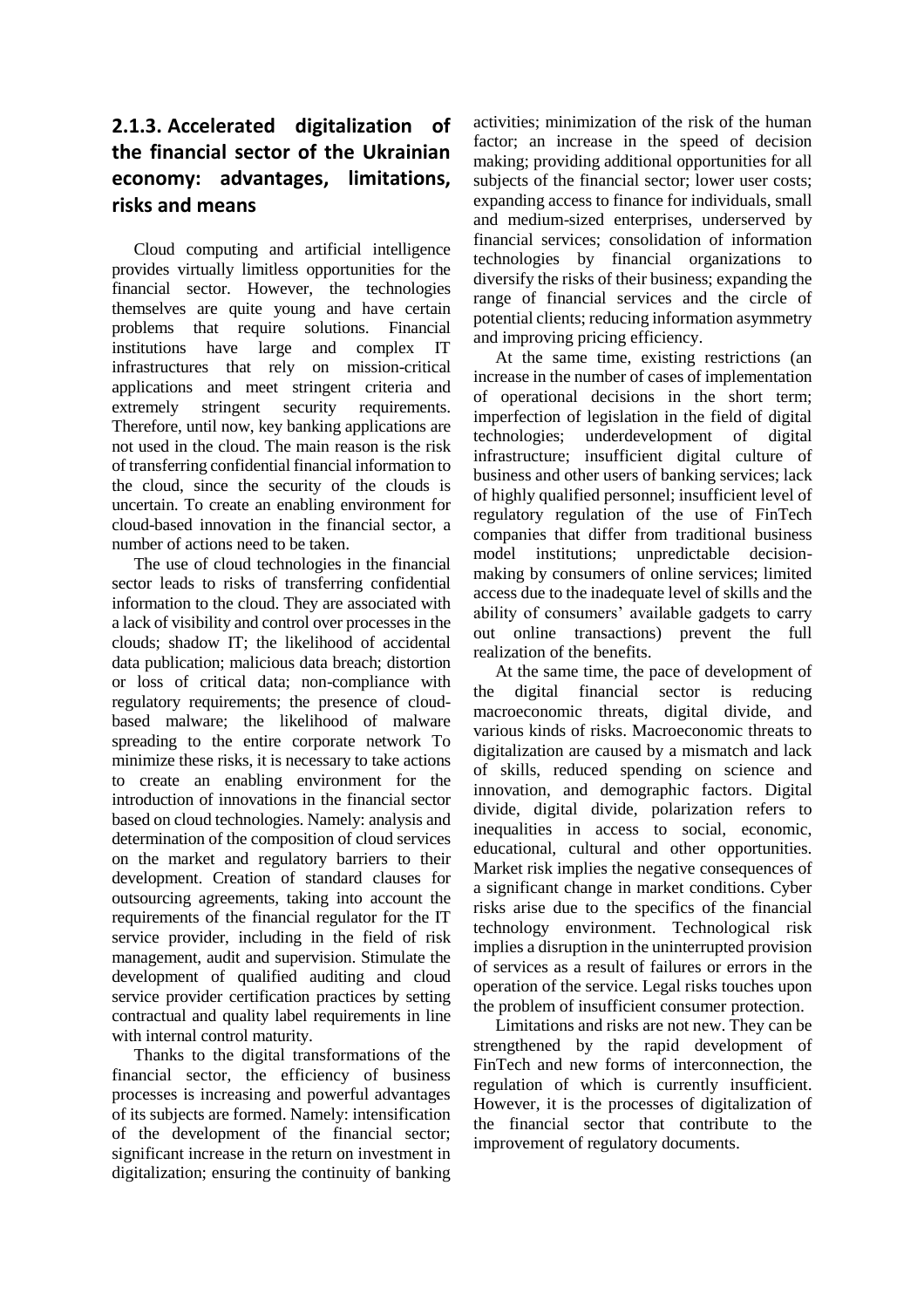#### **3. Conclusions**

To overcome the existing limitations and risks of digitalization of the financial sector of the economy, it is necessary to increase the volume of investments in the digitalization of the sector's activities. While paying special attention to investing in the development of mobile applications, the use of cloud technologies and artificial intelligence in activities.

Increasing the protection of data and intellectual property of financial companies, taking into account vulnerable assets exposed to the impact of cyber incidents, will optimize business processes and increase the level of competitiveness of sector entities. The creation of remote jobs / jobs of a new type will attract specialists of digital services, contributing to their popularization and effective implementation in the country.

Thus, the proposed potential means of accelerated digitalization of the financial sector of the economy lie in the large-scale and allencompassing use of cloud technologies and artificial intelligence. They should be aimed at meeting the needs of financial sector entities, monitoring the degree of their digitalization, the level of provision of digital services and their quality.

#### **4. Acknowledgements**

This study was conducted at the Department of Finance, Banking and Insurance of Odessa I.I. Mechnikov National University, at the Department of transport services market of Institute of market problems and economic & ecological research of the National Academy of Sciences of Ukraine, at the Department of business economics and corporate management of State University of Intellectual Technologies and Communications. The authors would like to thank management of the Faculty of Economics for their supports. The work was carried out without any financial grant from any sources.

#### **5. References**

[1] O. [Kniazieva,](https://www.scopus.com/authid/detail.uri?authorId=56294054900) Digital development of economy and society under influence of Covid-19, Science and Innovation 17 (2021) 42–53. doi: [10.15407/scine17.01.042.](https://doi.org/10.15407/scine17.01.042)

- [2] National Bank of Ukraine, Strategy for the development of the financial sector of Ukraine until 2025, 2021. URL: [https://bank.gov.ua/news/all/strategiya](https://bank.gov.ua/news/all/strategiya-rozvitku-finansovogo-sektoru-ukrayini-do-2025-roku-7686)[rozvitku-finansovogo-sektoru-ukrayini-do-](https://bank.gov.ua/news/all/strategiya-rozvitku-finansovogo-sektoru-ukrayini-do-2025-roku-7686)[2025-roku-7686.](https://bank.gov.ua/news/all/strategiya-rozvitku-finansovogo-sektoru-ukrayini-do-2025-roku-7686)
- [3] B. Machkour, Ah. Abriane, Industry 4.0 and its Implications for the Financial Sector, Procedia Computer Science 177 (2020), 496–502. doi: [10.1016/j.procs.2020.10.068.](https://doi.org/10.1016/j.procs.2020.10.068)
- [4] M. Arnold, Market grows for 'regtech', or AI for regulation*,* 2016. URL: [https://www.ft.com/content/fd80ac50-7383-](https://www.ft.com/content/fd80ac50-7383-11e6-bf48-b372cdb1043a) [11e6-bf48-b372cdb1043a.](https://www.ft.com/content/fd80ac50-7383-11e6-bf48-b372cdb1043a)
- [5] S. Carbó-Valverde, The Impact on Digitalization on Banking and Financial Stability, Journal of Financial Management, Markets and Institutions 1 (2017) 133-140. doi: [10.12831/87063.](https://doi.org/10.12831/87063)
- [6] H. Forest, D. Rose, Delighting Customers and Democratising Finance: Digitalisation and the Future of Commercial Banking, 2015. URL: [https://cib.db.com/docs\\_new/GTB\\_Digitalis](https://cib.db.com/docs_new/GTB_Digitalisation_Whitepaper_(DB0388)_v2.pdf) [ation\\_Whitepaper\\_\(DB0388\)\\_v2.pdf.](https://cib.db.com/docs_new/GTB_Digitalisation_Whitepaper_(DB0388)_v2.pdf)
- [7] O. Baranovskyi, I. Boiarko, T. Zlunitsyna, Methodical approaches to the assessment of the impact of the quality of transformation processes on the development of the financial sector, Financial and credit activities: problems of theory and practice 1 (2021) 203–209. [doi:](https://doi.org/10.18371/fcaptp.v1i36.227750) [10.18371/fcaptp.v1i36.227750.](https://doi.org/10.18371/fcaptp.v1i36.227750)
- [8] M. Dietz, S. Khanna, T. Olanrewaju, K. Rajgopal, Cutting through the Noise around Financial Technology, 2016. URL: [https://www.mckinsey.com/industries/finan](https://www.mckinsey.com/industries/financial-services/our-insights/cutting-through-the-noise-around-financial-technology) [cial-services/our-insights/cutting-through](https://www.mckinsey.com/industries/financial-services/our-insights/cutting-through-the-noise-around-financial-technology)[the-noise-around-financial-technology.](https://www.mckinsey.com/industries/financial-services/our-insights/cutting-through-the-noise-around-financial-technology)
- [9] World Economic Forum, Digital Transformation Initiative. Maximizing the Return on Digital Investments, 2018. URL: [http://www3.weforum.org/docs/DTI\\_Maxi](http://www3.weforum.org/docs/DTI_Maximizing_Return_Digital_WP.pdf) mizing Return Digital WP.pdf.
- [10] N. Maslii, V. Riashchenko, L. Syvolap, О. Bezpartochna, Management Approach to Implementation of ERP-System and CBIP for Effective of Enterprises' Integration, Journal of Information Technology Management (2021), 91–102. doi: [10.22059/jitm.2021.80739.](https://doi.org/10.22059/jitm.2021.80739)
- [11] F. F. Alruwaili, T. A. Gulliver, Secure migration to compliant cloud services: A case study, Journal of Information Security